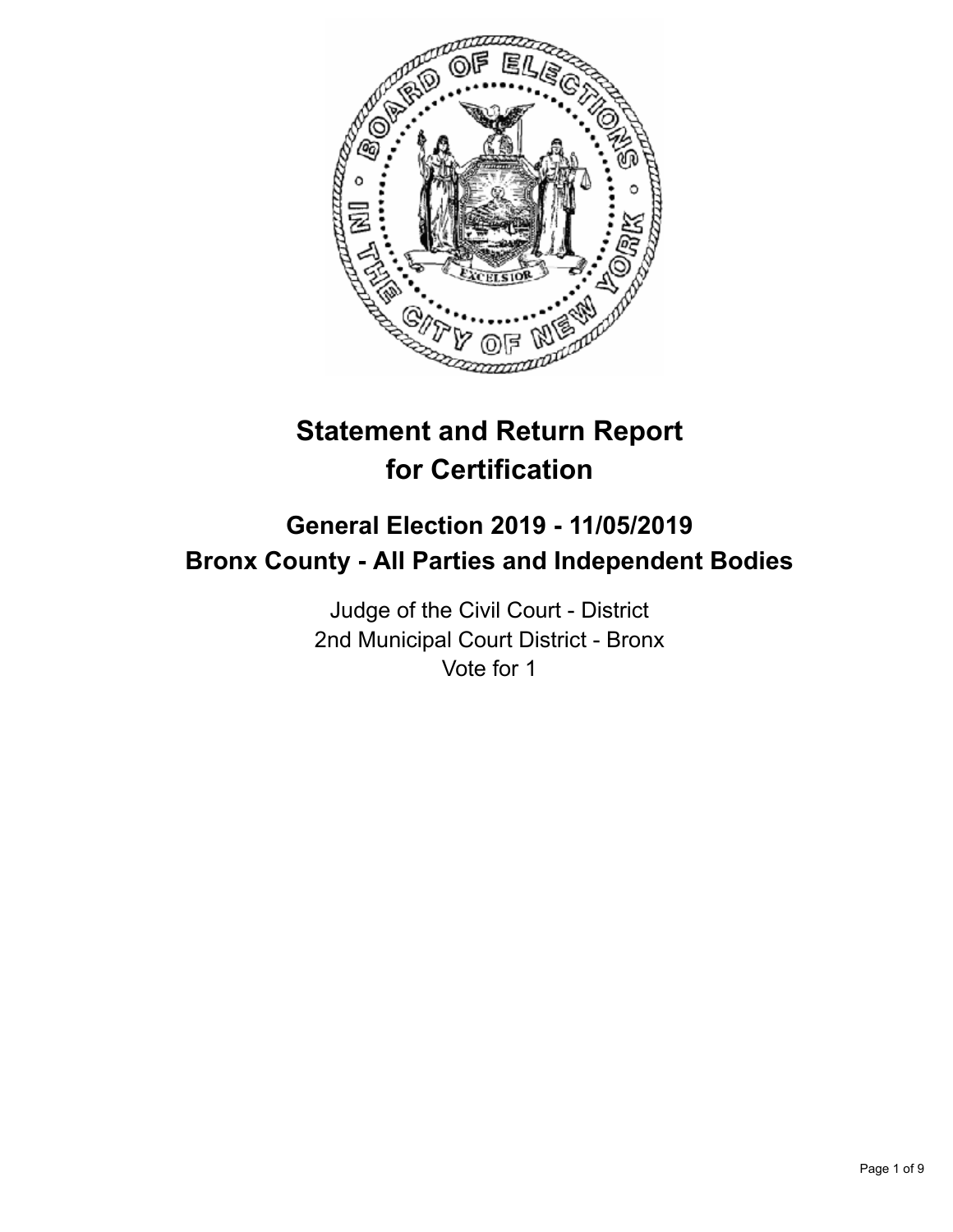

| <b>PUBLIC COUNTER</b>                                    | 8,228        |
|----------------------------------------------------------|--------------|
| <b>MANUALLY COUNTED EMERGENCY</b>                        | 0            |
| ABSENTEE / MILITARY                                      | 197          |
| <b>AFFIDAVIT</b>                                         | 67           |
| <b>Total Ballots</b>                                     | 8,492        |
| Less - Inapplicable Federal/Special Presidential Ballots | $\mathbf{0}$ |
| <b>Total Applicable Ballots</b>                          | 8,492        |
| JOHN A. HOWARD-ALGARIN (DEMOCRATIC)                      | 6,629        |
| DONALD J TRUMP (WRITE-IN)                                | 1            |
| LISA MICHAEL (WRITE-IN)                                  | 1            |
| MANUEL MARTINEZ (WRITE-IN)                               | 1            |
| MARK FRASIER (WRITE-IN)                                  | 1            |
| RUBEN DIAZ SR (WRITE-IN)                                 | 1            |
| SEBASTIAN BRITO (WRITE-IN)                               | 1            |
| SONYA SOTOMAYOR (WRITE-IN)                               | 1            |
| UNATTRIBUTABLE WRITE-IN (WRITE-IN)                       | 14           |
| <b>Total Votes</b>                                       | 6,650        |
| Unrecorded                                               | 1.842        |

| <b>PUBLIC COUNTER</b>                                    | 6,113 |
|----------------------------------------------------------|-------|
| <b>MANUALLY COUNTED EMERGENCY</b>                        | 0     |
| <b>ABSENTEE / MILITARY</b>                               | 232   |
| <b>AFFIDAVIT</b>                                         | 143   |
| <b>Total Ballots</b>                                     | 6,488 |
| Less - Inapplicable Federal/Special Presidential Ballots | 0     |
| <b>Total Applicable Ballots</b>                          | 6,488 |
| JOHN A. HOWARD-ALGARIN (DEMOCRATIC)                      | 4,974 |
| ALAN C VALDEZ (WRITE-IN)                                 | 1     |
| DANIEL PASCAL (WRITE-IN)                                 | 1     |
| DEVIN BALKIND (WRITE-IN)                                 | 1     |
| DONALD J TRUMP (WRITE-IN)                                | 1     |
| GINO GUADAGENO (WRITE-IN)                                | 1     |
| MARK DESKOVICH (WRITE-IN)                                | 1     |
| PAUL KALAYDJIAN (WRITE-IN)                               | 1     |
| ROSALIE LESLIE (WRITE-IN)                                | 1     |
| RUDY GIULIANI (WRITE-IN)                                 | 1     |
| SALLIE YOUNG (WRITE-IN)                                  | 1     |
| SINO YESUPP (WRITE-IN)                                   | 1     |
| UNATTRIBUTABLE WRITE-IN (WRITE-IN)                       | 12    |
| VISH BURRA (WRITE-IN)                                    | 1     |
| <b>Total Votes</b>                                       | 4,998 |
| Unrecorded                                               | 1.490 |
|                                                          |       |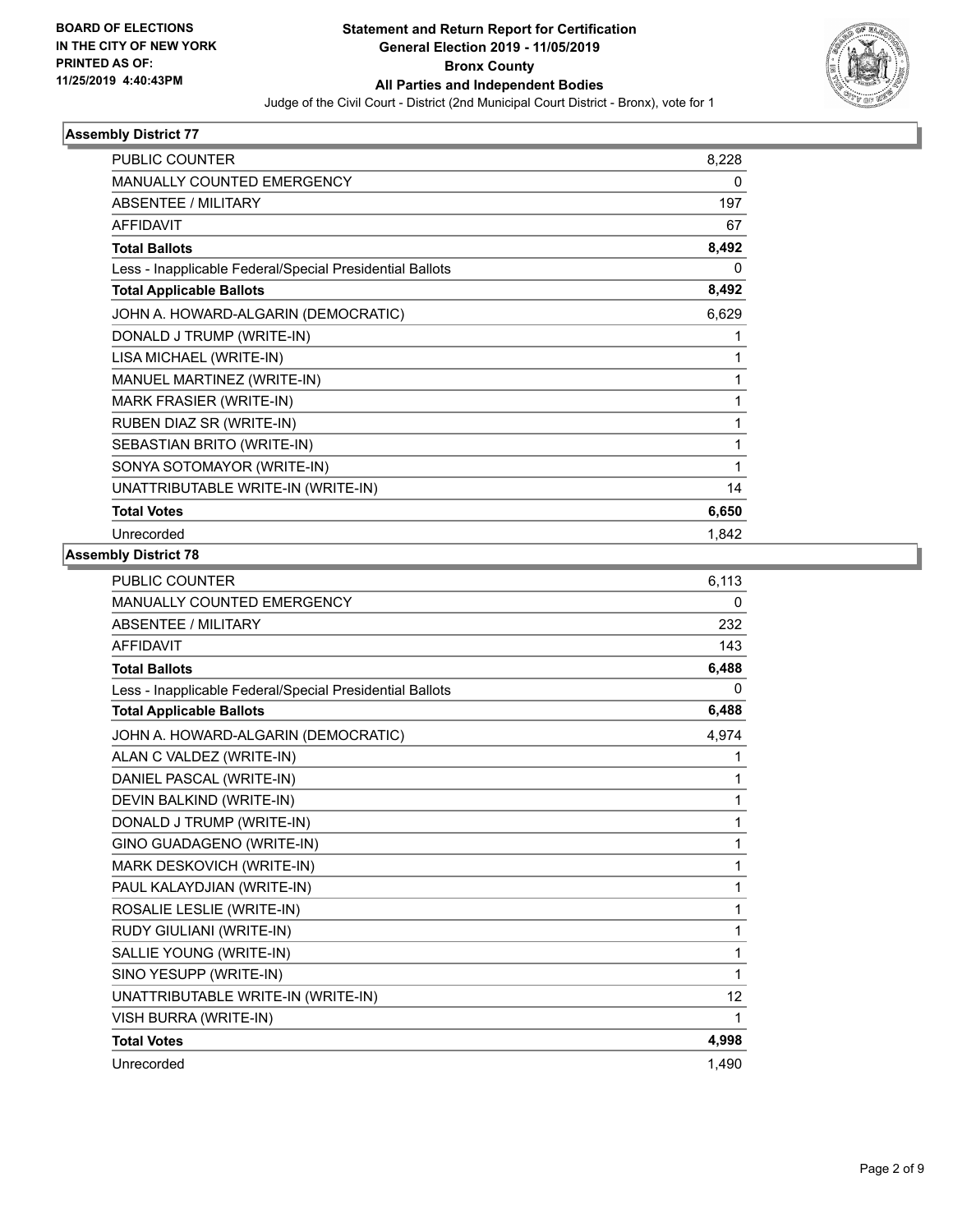

| PUBLIC COUNTER                                           | 6,677        |
|----------------------------------------------------------|--------------|
| <b>MANUALLY COUNTED EMERGENCY</b>                        | 0            |
| ABSENTEE / MILITARY                                      | 182          |
| <b>AFFIDAVIT</b>                                         | 69           |
| <b>Total Ballots</b>                                     | 6,928        |
| Less - Inapplicable Federal/Special Presidential Ballots | 0            |
| <b>Total Applicable Ballots</b>                          | 6,928        |
| JOHN A. HOWARD-ALGARIN (DEMOCRATIC)                      | 5,306        |
| CAROL ROBINSON (WRITE-IN)                                |              |
| CHRISTINE L BLANCH (WRITE-IN)                            | 1            |
| DONALD J TRUMP (WRITE-IN)                                | $\mathbf{1}$ |
| <b>FRANCIS JAMES (WRITE-IN)</b>                          | 1            |
| <b>GUSTAVO RIVERA (WRITE-IN)</b>                         | 1            |
| UNATTRIBUTABLE WRITE-IN (WRITE-IN)                       | $\mathbf{1}$ |
| <b>Total Votes</b>                                       | 5,312        |
| Unrecorded                                               | 1,616        |

| 1,648 |
|-------|
| 0     |
| 33    |
| 42    |
| 1,723 |
| 0     |
| 1,723 |
| 1,332 |
|       |
| 1     |
| 1     |
| 3     |
| 1,338 |
| 385   |
|       |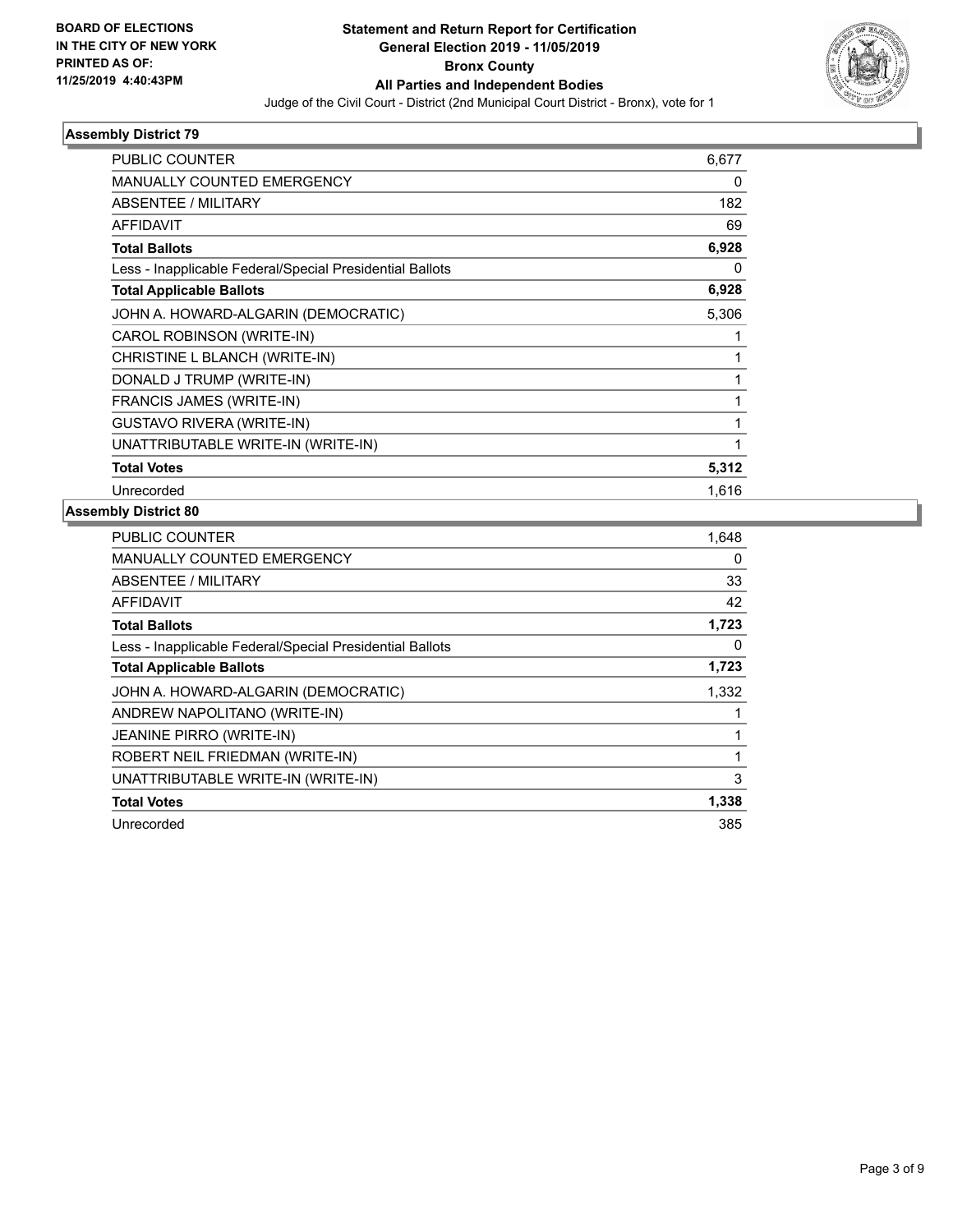

| <b>PUBLIC COUNTER</b>                                    | 11,714   |
|----------------------------------------------------------|----------|
| MANUALLY COUNTED EMERGENCY                               | 0        |
| <b>ABSENTEE / MILITARY</b>                               | 510      |
| <b>AFFIDAVIT</b>                                         | 112      |
| <b>Total Ballots</b>                                     | 12,336   |
| Less - Inapplicable Federal/Special Presidential Ballots | $\Omega$ |
| <b>Total Applicable Ballots</b>                          | 12,336   |
| JOHN A. HOWARD-ALGARIN (DEMOCRATIC)                      | 9,119    |
| ADELSON DOS SANTOS (WRITE-IN)                            | 1        |
| ALFRED CERULLO III (WRITE-IN)                            | 1        |
| ALTON MADDOX (WRITE-IN)                                  | 1        |
| ANDREW COHEN (WRITE-IN)                                  | 1        |
| <b>BARRY WEINER (WRITE-IN)</b>                           | 1        |
| CARL LAFONA (WRITE-IN)                                   | 1        |
| CARLOS VELASQUEZ (WRITE-IN)                              | 1        |
| CONOR BRADY (WRITE-IN)                                   | 1        |
| DANIEL GREEN (WRITE-IN)                                  | 1        |
| DAVID ROSEN (WRITE-IN)                                   | 1        |
| DAVINA FIGUEROA (WRITE-IN)                               | 1        |
| DONALD J TRUMP (WRITE-IN)                                | 2        |
| DONALD TRUMP JR (WRITE-IN)                               | 1        |
| ED MCCARTHY (WRITE-IN)                                   | 1        |
| EDWARD JOHNSON (WRITE-IN)                                | 1        |
| FRANCES WANG (WRITE-IN)                                  | 1        |
| FRANK CROSS (WRITE-IN)                                   | 1        |
| FRANK MORANO (WRITE-IN)                                  | 1        |
| <b>GAIL EIDLE (WRITE-IN)</b>                             | 1        |
| HALINA SOSIEWICZ (WRITE-IN)                              | 1        |
| IAN ALANS (WRITE-IN)                                     | 1        |
| JAMES GRAY GASKELL GORDON (WRITE-IN)                     | 1        |
| JANET MOCH (WRITE-IN)                                    | 1        |
| JEREMY FEIT (WRITE-IN)                                   | 1        |
| <b>JESSICA BARBON (WRITE-IN)</b>                         | 1        |
| JOHN I ROONEY (WRITE-IN)                                 | 1        |
| JOSHUA ZAKHAROV (WRITE-IN)                               | 1        |
| JUDY SCHIENDLIN (WRITE-IN)                               | 1        |
| JUDY SHEINDLIN (WRITE-IN)                                | 1        |
| KHALIEF BROWDER (WRITE-IN)                               | 1        |
| KIERA OCONNOR (WRITE-IN)                                 | 1        |
| LAURA INGRAM (WRITE-IN)                                  | 1        |
| LENORE GARON (WRITE-IN)                                  | 1        |
| LUIS MEDINA (WRITE-IN)                                   | 1        |
| LUKA MAISURADZE (WRITE-IN)                               | 1        |
| MATT HUGHES (WRITE-IN)                                   | 1        |
| MICHAEL REILLY (WRITE-IN)                                | 1        |
| NICK MANUCCI (WRITE-IN)                                  | 1        |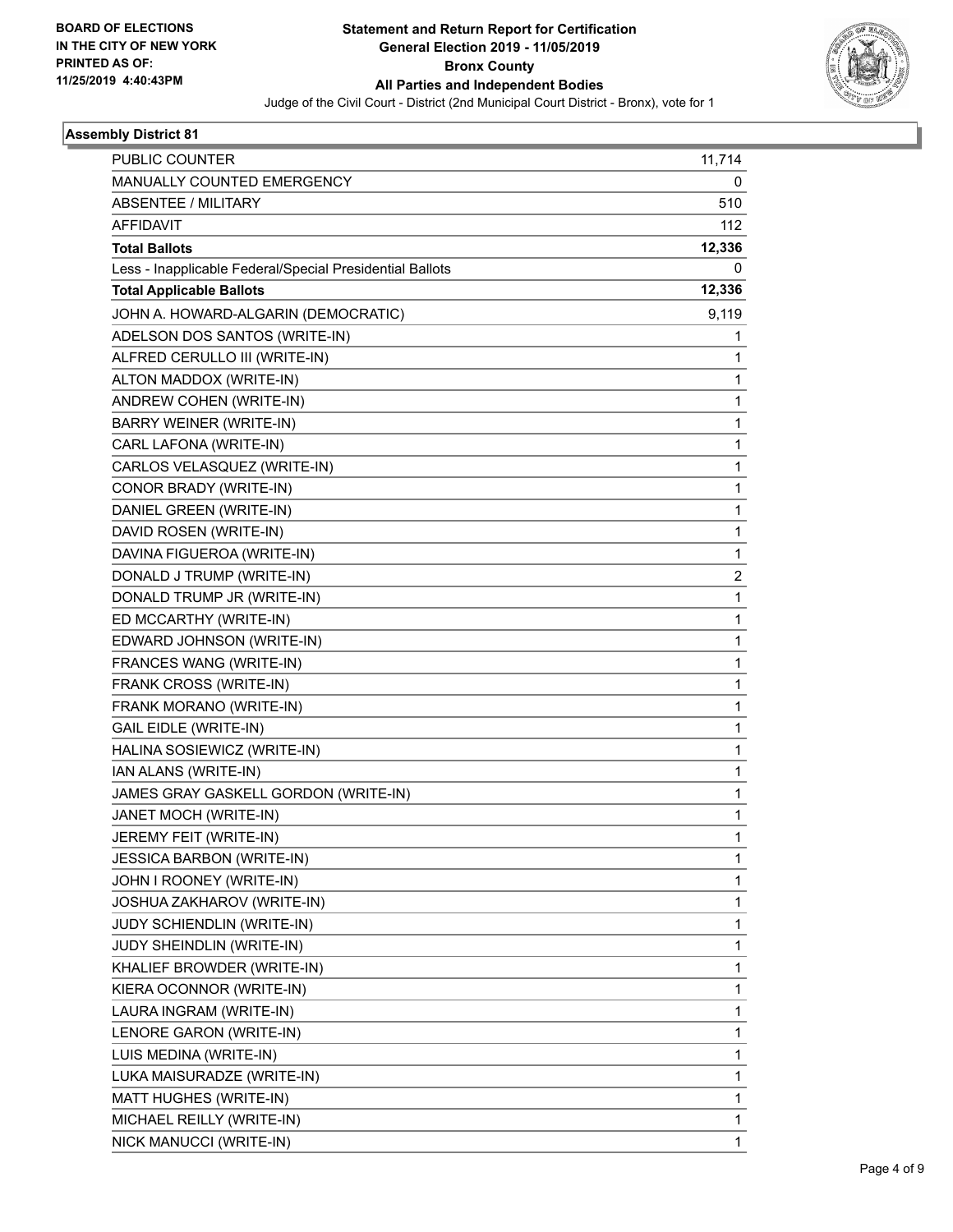

| PAT PAULSON (WRITE-IN)             |       |
|------------------------------------|-------|
| PAUL DEL DUCA (WRITE-IN)           |       |
| RICHARD GOLDSTEIN (WRITE-IN)       |       |
| ROBERT SIANO (WRITE-IN)            |       |
| RUDY GIULIANI (WRITE-IN)           |       |
| SAMELYS LOPEZ (WRITE-IN)           |       |
| SARA SOBATANO (WRITE-IN)           |       |
| STEPHANIE GARCIA-COLACE (WRITE-IN) |       |
| <b>SUSAN SIMMONS (WRITE-IN)</b>    |       |
| TED CRUZ (WRITE-IN)                |       |
| TRACY DEEL (WRITE-IN)              |       |
| UNATTRIBUTABLE WRITE-IN (WRITE-IN) | 38    |
| ZACHARY FARKAS (WRITE-IN)          |       |
| <b>Total Votes</b>                 | 9,208 |
| Unrecorded                         | 3,128 |
|                                    |       |

## **Assembly District 84**

| PUBLIC COUNTER                                           | 5,686        |
|----------------------------------------------------------|--------------|
| <b>MANUALLY COUNTED EMERGENCY</b>                        | $\mathbf{0}$ |
| <b>ABSENTEE / MILITARY</b>                               | 103          |
| <b>AFFIDAVIT</b>                                         | 66           |
| <b>Total Ballots</b>                                     | 5,855        |
| Less - Inapplicable Federal/Special Presidential Ballots | 0            |
| <b>Total Applicable Ballots</b>                          | 5,855        |
| JOHN A. HOWARD-ALGARIN (DEMOCRATIC)                      | 4,490        |
| ANGEL VEGA (WRITE-IN)                                    | 1            |
| <b>CORRINE KOHUT (WRITE-IN)</b>                          | 3            |
| JOSEPH C BORELLI (WRITE-IN)                              | 1            |
| LISA AUSTNA (WRITE-IN)                                   | 1            |
| MELISSA MARK VIVERITO (WRITE-IN)                         | 1            |
| MONA LOPEZ (WRITE-IN)                                    | 1            |
| NILKA MARTELL (WRITE-IN)                                 | 1            |
| RACHEL AUGUSTE (WRITE-IN)                                | 1            |
| UNATTRIBUTABLE WRITE-IN (WRITE-IN)                       | 15           |
| <b>Total Votes</b>                                       | 4,515        |
| Unrecorded                                               | 1,340        |

| MANUALLY COUNTED EMERGENCY                               | 0 |
|----------------------------------------------------------|---|
| ABSENTEE / MILITARY                                      | 0 |
| AFFIDAVIT                                                | 0 |
| <b>Total Ballots</b>                                     | 0 |
| Less - Inapplicable Federal/Special Presidential Ballots |   |
| <b>Total Applicable Ballots</b>                          | 0 |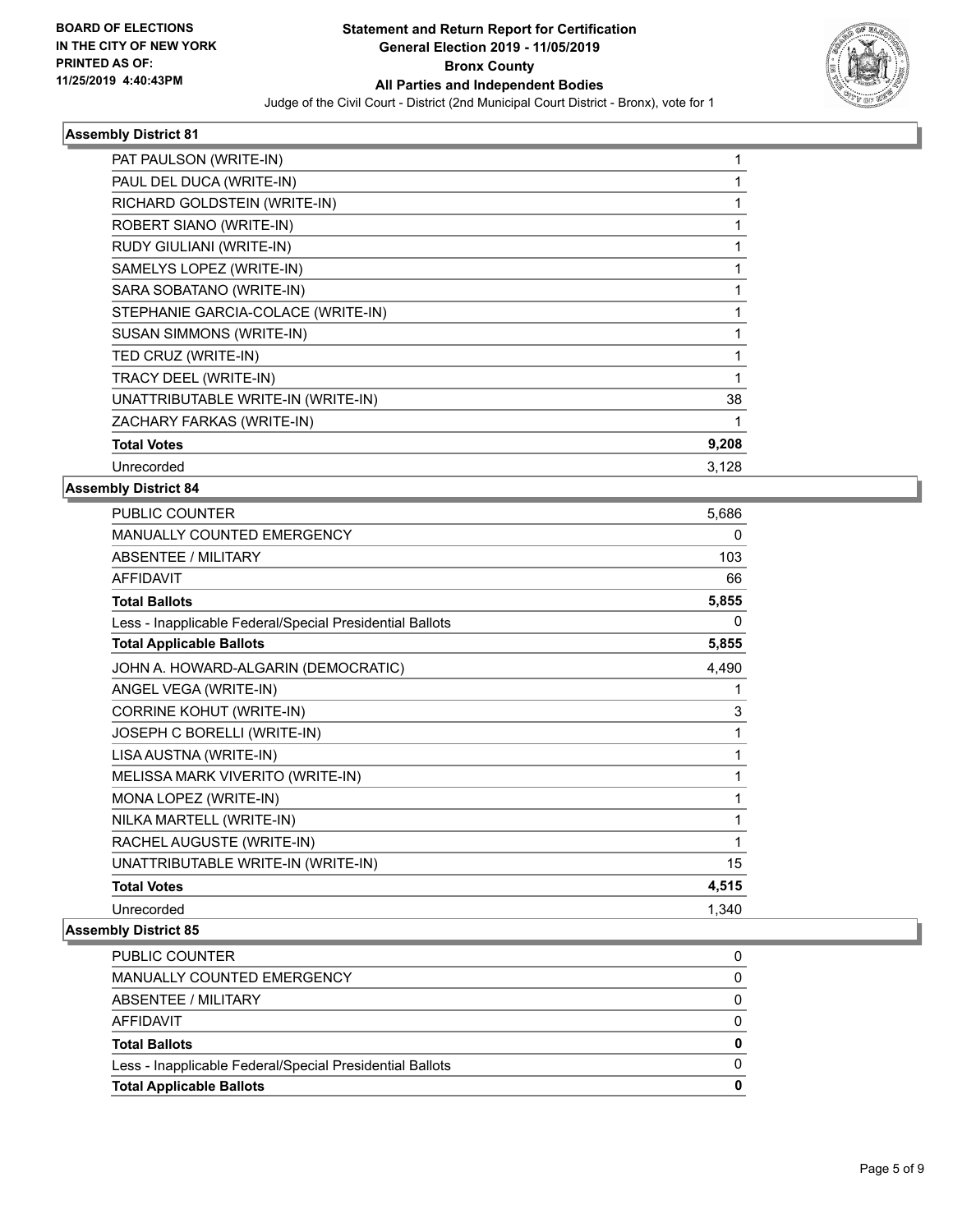

| <b>PUBLIC COUNTER</b>                                    | 4,959        |
|----------------------------------------------------------|--------------|
| <b>MANUALLY COUNTED EMERGENCY</b>                        | 0            |
| ABSENTEE / MILITARY                                      | 109          |
| <b>AFFIDAVIT</b>                                         | 67           |
| <b>Total Ballots</b>                                     | 5,135        |
| Less - Inapplicable Federal/Special Presidential Ballots | 0            |
| <b>Total Applicable Ballots</b>                          | 5,135        |
| JOHN A. HOWARD-ALGARIN (DEMOCRATIC)                      | 4,051        |
| JAMES O'DONNRLL (WRITE-IN)                               |              |
| <b>JUDGE JOANNA PINO (WRITE-IN)</b>                      | 1            |
| ROWAN EDWARDS (WRITE-IN)                                 | 1            |
| SANDRA LEE (WRITE-IN)                                    | 1            |
| STEVEN E DAVIS (WRITE-IN)                                | $\mathbf{1}$ |
| UNATTRIBUTABLE WRITE-IN (WRITE-IN)                       | 9            |
| <b>Total Votes</b>                                       | 4,065        |
| Unrecorded                                               | 1,070        |
|                                                          |              |

| <b>Total Applicable Ballots</b>                          | 0 |
|----------------------------------------------------------|---|
| Less - Inapplicable Federal/Special Presidential Ballots |   |
| <b>Total Ballots</b>                                     | 0 |
| AFFIDAVIT                                                |   |
| ABSENTEE / MILITARY                                      |   |
| MANUALLY COUNTED EMERGENCY                               | 0 |
| PUBLIC COUNTER                                           |   |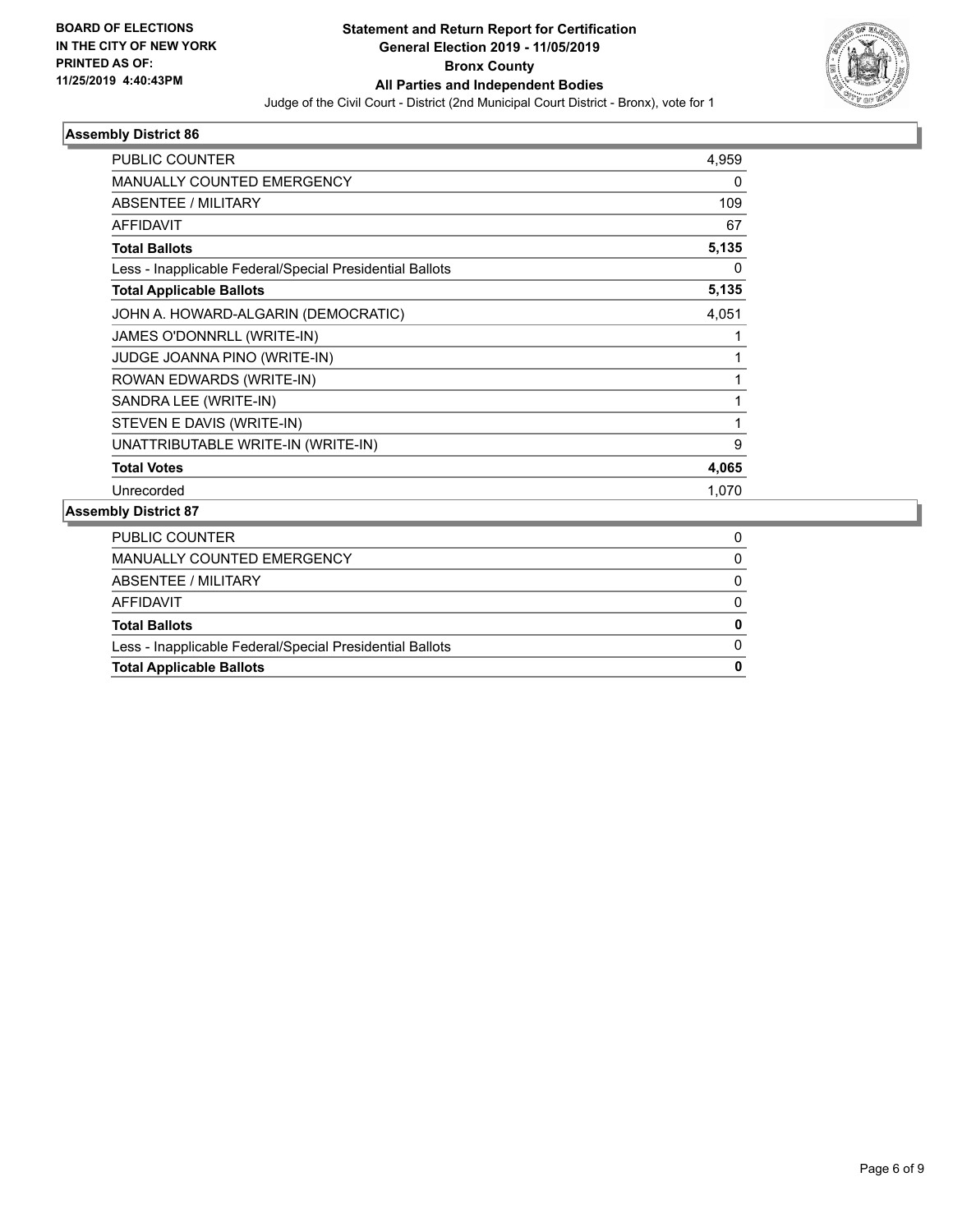

#### **Total for Judge of the Civil Court - District (2nd Municipal Court District - Bronx) - Bronx County**

| PUBLIC COUNTER                                           | 45,025       |
|----------------------------------------------------------|--------------|
| <b>MANUALLY COUNTED EMERGENCY</b>                        | 0            |
| <b>ABSENTEE / MILITARY</b>                               | 1,366        |
| AFFIDAVIT                                                | 566          |
| <b>Total Ballots</b>                                     | 46,957       |
| Less - Inapplicable Federal/Special Presidential Ballots | 0            |
| <b>Total Applicable Ballots</b>                          | 46,957       |
| JOHN A. HOWARD-ALGARIN (DEMOCRATIC)                      | 35,901       |
| ADELSON DOS SANTOS (WRITE-IN)                            | 1            |
| ALAN C VALDEZ (WRITE-IN)                                 | 1            |
| ALFRED CERULLO III (WRITE-IN)                            | 1            |
| ALTON MADDOX (WRITE-IN)                                  | 1            |
| ANDREW COHEN (WRITE-IN)                                  | 1            |
| ANDREW NAPOLITANO (WRITE-IN)                             | 1            |
| ANGEL VEGA (WRITE-IN)                                    | 1            |
| <b>BARRY WEINER (WRITE-IN)</b>                           | 1            |
| CARL LAFONA (WRITE-IN)                                   | 1            |
| CARLOS VELASQUEZ (WRITE-IN)                              | 1            |
| CAROL ROBINSON (WRITE-IN)                                | 1            |
| CHRISTINE L BLANCH (WRITE-IN)                            | 1            |
| CONOR BRADY (WRITE-IN)                                   | 1            |
| CORRINE KOHUT (WRITE-IN)                                 | 3            |
| DANIEL GREEN (WRITE-IN)                                  | 1            |
| DANIEL PASCAL (WRITE-IN)                                 | 1            |
| DAVID ROSEN (WRITE-IN)                                   | 1            |
| DAVINA FIGUEROA (WRITE-IN)                               | 1            |
| DEVIN BALKIND (WRITE-IN)                                 | 1            |
| DONALD J TRUMP (WRITE-IN)                                | 5            |
| DONALD TRUMP JR (WRITE-IN)                               | 1            |
| ED MCCARTHY (WRITE-IN)                                   | 1            |
| EDWARD JOHNSON (WRITE-IN)                                | 1            |
| FRANCES WANG (WRITE-IN)                                  | $\mathbf{1}$ |
| FRANCIS JAMES (WRITE-IN)                                 | 1            |
| FRANK CROSS (WRITE-IN)                                   | 1            |
| FRANK MORANO (WRITE-IN)                                  | 1            |
| <b>GAIL EIDLE (WRITE-IN)</b>                             | 1            |
| GINO GUADAGENO (WRITE-IN)                                | 1            |
| GUSTAVO RIVERA (WRITE-IN)                                | 1            |
| HALINA SOSIEWICZ (WRITE-IN)                              | 1            |
| IAN ALANS (WRITE-IN)                                     | 1            |
| JAMES GRAY GASKELL GORDON (WRITE-IN)                     | 1            |
| JAMES O'DONNRLL (WRITE-IN)                               | 1            |
| JANET MOCH (WRITE-IN)                                    | 1            |
| JEANINE PIRRO (WRITE-IN)                                 | 1            |
| JEREMY FEIT (WRITE-IN)                                   | 1            |
| <b>JESSICA BARBON (WRITE-IN)</b>                         | 1            |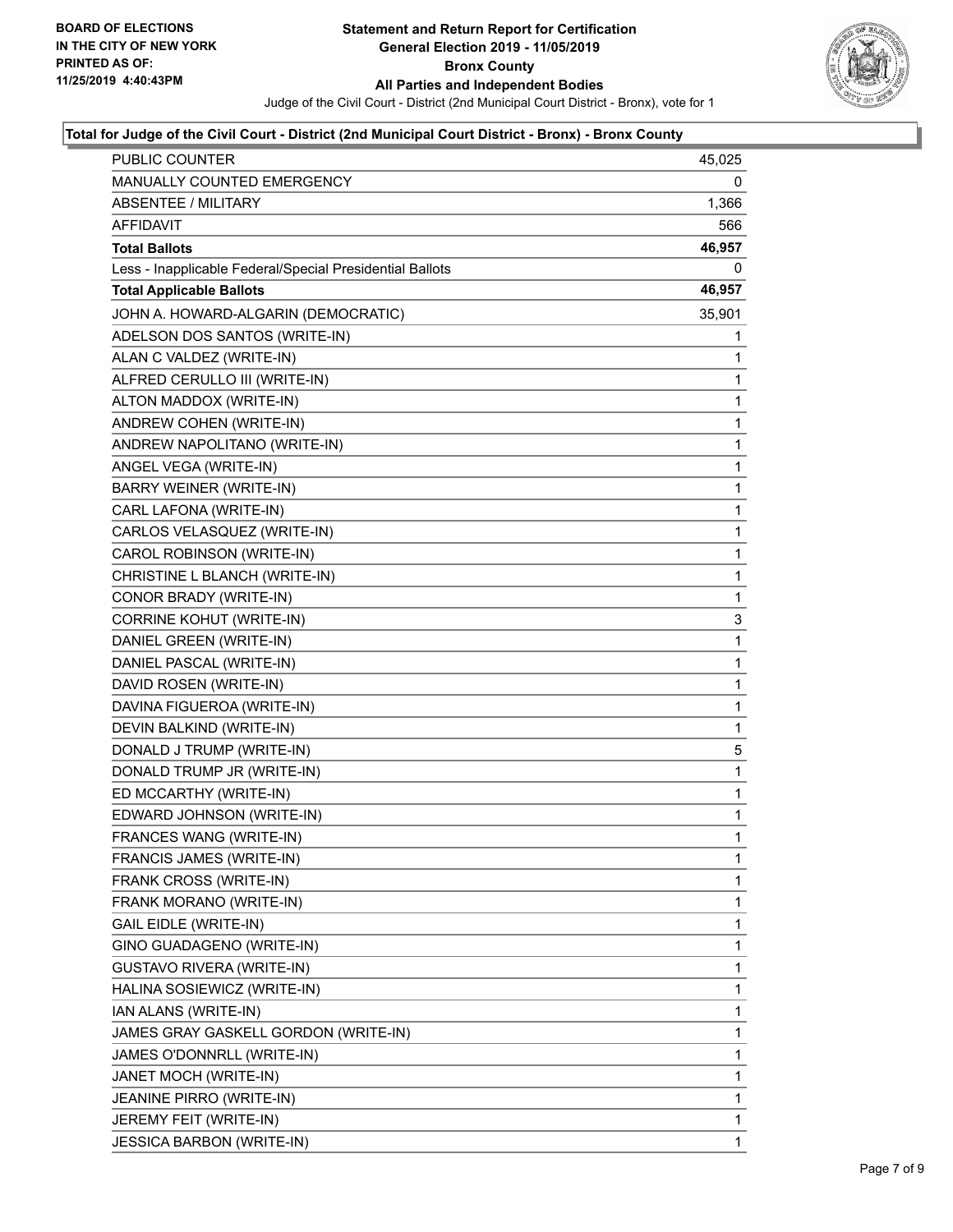

## **Total for Judge of the Civil Court - District (2nd Municipal Court District - Bronx) - Bronx County**

| JOSEPH C BORELLI (WRITE-IN)<br>JOSHUA ZAKHAROV (WRITE-IN)<br>JUDGE JOANNA PINO (WRITE-IN)<br>JUDY SCHIENDLIN (WRITE-IN)<br>JUDY SHEINDLIN (WRITE-IN)<br>KHALIEF BROWDER (WRITE-IN)<br>KIERA OCONNOR (WRITE-IN)<br>LAURA INGRAM (WRITE-IN)<br>LENORE GARON (WRITE-IN)<br>LISA AUSTNA (WRITE-IN)<br>LISA MICHAEL (WRITE-IN)<br>LUIS MEDINA (WRITE-IN)<br>LUKA MAISURADZE (WRITE-IN)<br>MANUEL MARTINEZ (WRITE-IN)<br>MARK DESKOVICH (WRITE-IN)<br>MARK FRASIER (WRITE-IN)<br>MATT HUGHES (WRITE-IN)<br>MELISSA MARK VIVERITO (WRITE-IN)<br>MICHAEL REILLY (WRITE-IN)<br>MONA LOPEZ (WRITE-IN)<br>NICK MANUCCI (WRITE-IN)<br>NILKA MARTELL (WRITE-IN)<br>PAT PAULSON (WRITE-IN)<br>PAUL DEL DUCA (WRITE-IN)<br>PAUL KALAYDJIAN (WRITE-IN)<br>RACHEL AUGUSTE (WRITE-IN)<br>RICHARD GOLDSTEIN (WRITE-IN)<br>ROBERT NEIL FRIEDMAN (WRITE-IN)<br>ROBERT SIANO (WRITE-IN)<br>ROSALIE LESLIE (WRITE-IN)<br>ROWAN EDWARDS (WRITE-IN)<br>RUBEN DIAZ SR (WRITE-IN)<br>RUDY GIULIANI (WRITE-IN)<br>SALLIE YOUNG (WRITE-IN)<br>SAMELYS LOPEZ (WRITE-IN)<br>SANDRA LEE (WRITE-IN)<br>SARA SOBATANO (WRITE-IN)<br>SEBASTIAN BRITO (WRITE-IN)<br>SINO YESUPP (WRITE-IN)<br>SONYA SOTOMAYOR (WRITE-IN)<br>STEPHANIE GARCIA-COLACE (WRITE-IN)<br>STEVEN E DAVIS (WRITE-IN)<br>SUSAN SIMMONS (WRITE-IN)<br>TED CRUZ (WRITE-IN) | JOHN I ROONEY (WRITE-IN) | 1            |
|------------------------------------------------------------------------------------------------------------------------------------------------------------------------------------------------------------------------------------------------------------------------------------------------------------------------------------------------------------------------------------------------------------------------------------------------------------------------------------------------------------------------------------------------------------------------------------------------------------------------------------------------------------------------------------------------------------------------------------------------------------------------------------------------------------------------------------------------------------------------------------------------------------------------------------------------------------------------------------------------------------------------------------------------------------------------------------------------------------------------------------------------------------------------------------------------------------------------------------------------------------------------------------------------------------|--------------------------|--------------|
|                                                                                                                                                                                                                                                                                                                                                                                                                                                                                                                                                                                                                                                                                                                                                                                                                                                                                                                                                                                                                                                                                                                                                                                                                                                                                                            |                          | 1            |
|                                                                                                                                                                                                                                                                                                                                                                                                                                                                                                                                                                                                                                                                                                                                                                                                                                                                                                                                                                                                                                                                                                                                                                                                                                                                                                            |                          | 1            |
|                                                                                                                                                                                                                                                                                                                                                                                                                                                                                                                                                                                                                                                                                                                                                                                                                                                                                                                                                                                                                                                                                                                                                                                                                                                                                                            |                          | 1            |
|                                                                                                                                                                                                                                                                                                                                                                                                                                                                                                                                                                                                                                                                                                                                                                                                                                                                                                                                                                                                                                                                                                                                                                                                                                                                                                            |                          | $\mathbf{1}$ |
|                                                                                                                                                                                                                                                                                                                                                                                                                                                                                                                                                                                                                                                                                                                                                                                                                                                                                                                                                                                                                                                                                                                                                                                                                                                                                                            |                          | 1            |
|                                                                                                                                                                                                                                                                                                                                                                                                                                                                                                                                                                                                                                                                                                                                                                                                                                                                                                                                                                                                                                                                                                                                                                                                                                                                                                            |                          | 1            |
|                                                                                                                                                                                                                                                                                                                                                                                                                                                                                                                                                                                                                                                                                                                                                                                                                                                                                                                                                                                                                                                                                                                                                                                                                                                                                                            |                          | 1            |
|                                                                                                                                                                                                                                                                                                                                                                                                                                                                                                                                                                                                                                                                                                                                                                                                                                                                                                                                                                                                                                                                                                                                                                                                                                                                                                            |                          | 1            |
|                                                                                                                                                                                                                                                                                                                                                                                                                                                                                                                                                                                                                                                                                                                                                                                                                                                                                                                                                                                                                                                                                                                                                                                                                                                                                                            |                          | 1            |
|                                                                                                                                                                                                                                                                                                                                                                                                                                                                                                                                                                                                                                                                                                                                                                                                                                                                                                                                                                                                                                                                                                                                                                                                                                                                                                            |                          | 1            |
|                                                                                                                                                                                                                                                                                                                                                                                                                                                                                                                                                                                                                                                                                                                                                                                                                                                                                                                                                                                                                                                                                                                                                                                                                                                                                                            |                          | 1            |
|                                                                                                                                                                                                                                                                                                                                                                                                                                                                                                                                                                                                                                                                                                                                                                                                                                                                                                                                                                                                                                                                                                                                                                                                                                                                                                            |                          | 1            |
|                                                                                                                                                                                                                                                                                                                                                                                                                                                                                                                                                                                                                                                                                                                                                                                                                                                                                                                                                                                                                                                                                                                                                                                                                                                                                                            |                          | 1            |
|                                                                                                                                                                                                                                                                                                                                                                                                                                                                                                                                                                                                                                                                                                                                                                                                                                                                                                                                                                                                                                                                                                                                                                                                                                                                                                            |                          | 1            |
|                                                                                                                                                                                                                                                                                                                                                                                                                                                                                                                                                                                                                                                                                                                                                                                                                                                                                                                                                                                                                                                                                                                                                                                                                                                                                                            |                          | 1            |
|                                                                                                                                                                                                                                                                                                                                                                                                                                                                                                                                                                                                                                                                                                                                                                                                                                                                                                                                                                                                                                                                                                                                                                                                                                                                                                            |                          | 1            |
|                                                                                                                                                                                                                                                                                                                                                                                                                                                                                                                                                                                                                                                                                                                                                                                                                                                                                                                                                                                                                                                                                                                                                                                                                                                                                                            |                          | 1            |
|                                                                                                                                                                                                                                                                                                                                                                                                                                                                                                                                                                                                                                                                                                                                                                                                                                                                                                                                                                                                                                                                                                                                                                                                                                                                                                            |                          | 1            |
|                                                                                                                                                                                                                                                                                                                                                                                                                                                                                                                                                                                                                                                                                                                                                                                                                                                                                                                                                                                                                                                                                                                                                                                                                                                                                                            |                          | 1            |
|                                                                                                                                                                                                                                                                                                                                                                                                                                                                                                                                                                                                                                                                                                                                                                                                                                                                                                                                                                                                                                                                                                                                                                                                                                                                                                            |                          | 1            |
|                                                                                                                                                                                                                                                                                                                                                                                                                                                                                                                                                                                                                                                                                                                                                                                                                                                                                                                                                                                                                                                                                                                                                                                                                                                                                                            |                          | 1            |
|                                                                                                                                                                                                                                                                                                                                                                                                                                                                                                                                                                                                                                                                                                                                                                                                                                                                                                                                                                                                                                                                                                                                                                                                                                                                                                            |                          | 1            |
|                                                                                                                                                                                                                                                                                                                                                                                                                                                                                                                                                                                                                                                                                                                                                                                                                                                                                                                                                                                                                                                                                                                                                                                                                                                                                                            |                          | 1            |
|                                                                                                                                                                                                                                                                                                                                                                                                                                                                                                                                                                                                                                                                                                                                                                                                                                                                                                                                                                                                                                                                                                                                                                                                                                                                                                            |                          | 1            |
|                                                                                                                                                                                                                                                                                                                                                                                                                                                                                                                                                                                                                                                                                                                                                                                                                                                                                                                                                                                                                                                                                                                                                                                                                                                                                                            |                          | 1            |
|                                                                                                                                                                                                                                                                                                                                                                                                                                                                                                                                                                                                                                                                                                                                                                                                                                                                                                                                                                                                                                                                                                                                                                                                                                                                                                            |                          | 1            |
|                                                                                                                                                                                                                                                                                                                                                                                                                                                                                                                                                                                                                                                                                                                                                                                                                                                                                                                                                                                                                                                                                                                                                                                                                                                                                                            |                          | 1            |
|                                                                                                                                                                                                                                                                                                                                                                                                                                                                                                                                                                                                                                                                                                                                                                                                                                                                                                                                                                                                                                                                                                                                                                                                                                                                                                            |                          | 1            |
|                                                                                                                                                                                                                                                                                                                                                                                                                                                                                                                                                                                                                                                                                                                                                                                                                                                                                                                                                                                                                                                                                                                                                                                                                                                                                                            |                          | 1            |
|                                                                                                                                                                                                                                                                                                                                                                                                                                                                                                                                                                                                                                                                                                                                                                                                                                                                                                                                                                                                                                                                                                                                                                                                                                                                                                            |                          | 1            |
|                                                                                                                                                                                                                                                                                                                                                                                                                                                                                                                                                                                                                                                                                                                                                                                                                                                                                                                                                                                                                                                                                                                                                                                                                                                                                                            |                          | 1            |
|                                                                                                                                                                                                                                                                                                                                                                                                                                                                                                                                                                                                                                                                                                                                                                                                                                                                                                                                                                                                                                                                                                                                                                                                                                                                                                            |                          | 1            |
|                                                                                                                                                                                                                                                                                                                                                                                                                                                                                                                                                                                                                                                                                                                                                                                                                                                                                                                                                                                                                                                                                                                                                                                                                                                                                                            |                          | 2            |
|                                                                                                                                                                                                                                                                                                                                                                                                                                                                                                                                                                                                                                                                                                                                                                                                                                                                                                                                                                                                                                                                                                                                                                                                                                                                                                            |                          | 1            |
|                                                                                                                                                                                                                                                                                                                                                                                                                                                                                                                                                                                                                                                                                                                                                                                                                                                                                                                                                                                                                                                                                                                                                                                                                                                                                                            |                          | 1            |
|                                                                                                                                                                                                                                                                                                                                                                                                                                                                                                                                                                                                                                                                                                                                                                                                                                                                                                                                                                                                                                                                                                                                                                                                                                                                                                            |                          | 1            |
|                                                                                                                                                                                                                                                                                                                                                                                                                                                                                                                                                                                                                                                                                                                                                                                                                                                                                                                                                                                                                                                                                                                                                                                                                                                                                                            |                          | 1            |
|                                                                                                                                                                                                                                                                                                                                                                                                                                                                                                                                                                                                                                                                                                                                                                                                                                                                                                                                                                                                                                                                                                                                                                                                                                                                                                            |                          | 1            |
|                                                                                                                                                                                                                                                                                                                                                                                                                                                                                                                                                                                                                                                                                                                                                                                                                                                                                                                                                                                                                                                                                                                                                                                                                                                                                                            |                          | 1            |
|                                                                                                                                                                                                                                                                                                                                                                                                                                                                                                                                                                                                                                                                                                                                                                                                                                                                                                                                                                                                                                                                                                                                                                                                                                                                                                            |                          | 1            |
|                                                                                                                                                                                                                                                                                                                                                                                                                                                                                                                                                                                                                                                                                                                                                                                                                                                                                                                                                                                                                                                                                                                                                                                                                                                                                                            |                          | 1            |
|                                                                                                                                                                                                                                                                                                                                                                                                                                                                                                                                                                                                                                                                                                                                                                                                                                                                                                                                                                                                                                                                                                                                                                                                                                                                                                            |                          | 1            |
|                                                                                                                                                                                                                                                                                                                                                                                                                                                                                                                                                                                                                                                                                                                                                                                                                                                                                                                                                                                                                                                                                                                                                                                                                                                                                                            |                          | 1            |
|                                                                                                                                                                                                                                                                                                                                                                                                                                                                                                                                                                                                                                                                                                                                                                                                                                                                                                                                                                                                                                                                                                                                                                                                                                                                                                            |                          | 1            |
|                                                                                                                                                                                                                                                                                                                                                                                                                                                                                                                                                                                                                                                                                                                                                                                                                                                                                                                                                                                                                                                                                                                                                                                                                                                                                                            | TRACY DEEL (WRITE-IN)    | 1            |